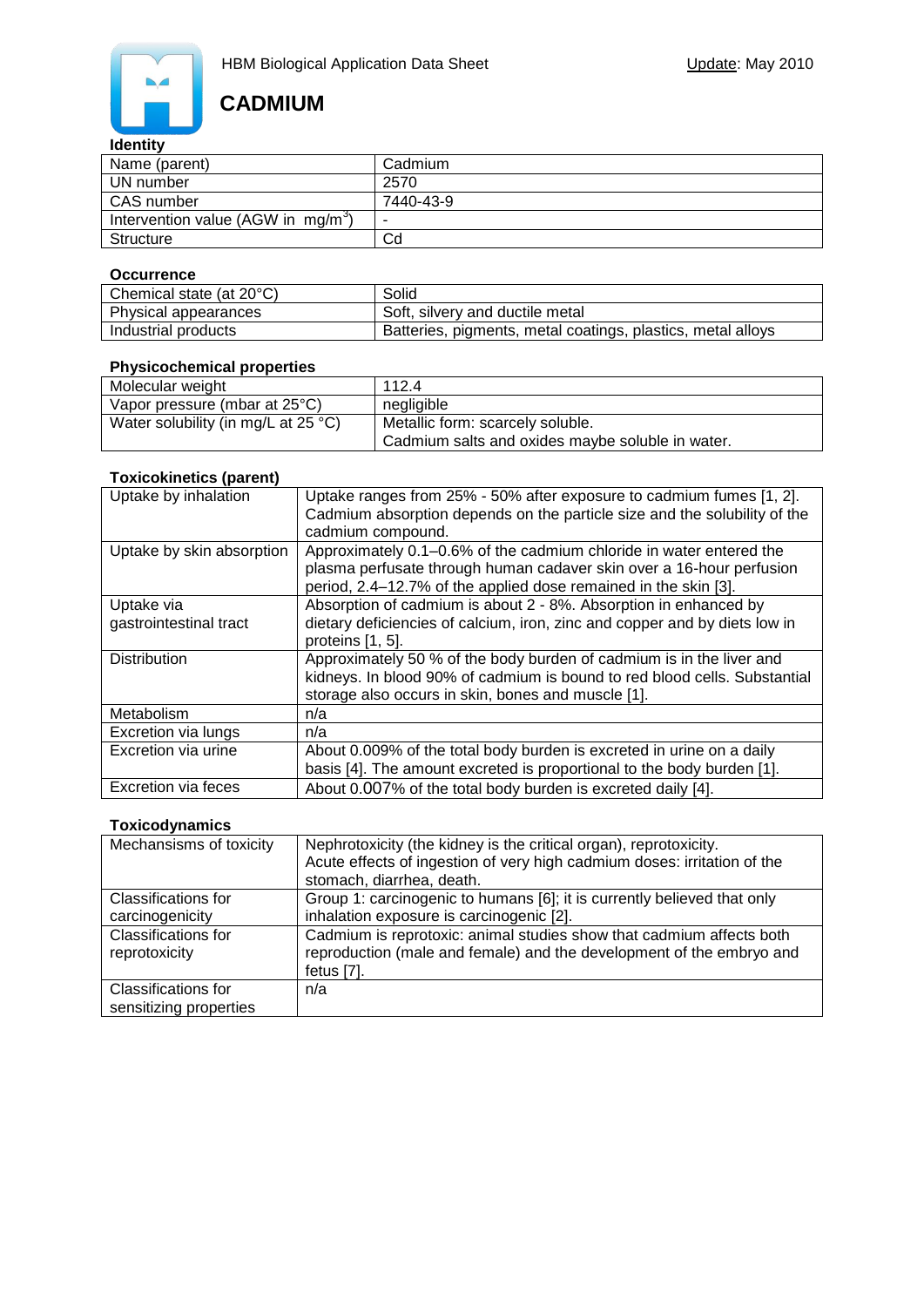

**CADMIUM** 

# **Biological monitoring**

| <b>Biomarkers</b> | Cadmium in urine (reflects the body                                                                                                                                  | Cadmium in blood (reflects recent        |  |
|-------------------|----------------------------------------------------------------------------------------------------------------------------------------------------------------------|------------------------------------------|--|
|                   | burden)                                                                                                                                                              | exposure and body burden)                |  |
|                   | In workers newly exposed to cadmium, a time lag is observed before cadmium in                                                                                        |                                          |  |
|                   | urine correlates with exposure. Therefore, after an accident blood analysis are<br>preferred. If measurements are repeated over a period of years, urine cadmium can |                                          |  |
|                   | be used.                                                                                                                                                             |                                          |  |
| Molecular         | 112.4                                                                                                                                                                | 112.4                                    |  |
| weight            |                                                                                                                                                                      |                                          |  |
| Involved          | $\overline{\phantom{a}}$                                                                                                                                             | $\overline{\phantom{a}}$                 |  |
| enzymatic         |                                                                                                                                                                      |                                          |  |
| metabolism        |                                                                                                                                                                      |                                          |  |
| Biological        | Urine                                                                                                                                                                | <b>Blood</b>                             |  |
| material          |                                                                                                                                                                      |                                          |  |
| Type of sample    | Spot urine                                                                                                                                                           | Whole blood (serum or plasma is not      |  |
|                   |                                                                                                                                                                      | suitable)                                |  |
| Sampling          | Not critical                                                                                                                                                         | Not critical                             |  |
| strategy          |                                                                                                                                                                      |                                          |  |
| Excretion         | $10 - 20$ years (monophasic) [1]                                                                                                                                     | Bi-phasic: approximately 3 month (75 -   |  |
| pattern           |                                                                                                                                                                      | 128 days) and 7.4 - 16.0 years [8, 9]    |  |
| <b>Materials</b>  | Polypropylene containers pre-rinsed with                                                                                                                             | Metal-free syringes with anti-coagulant  |  |
|                   | 10% nitric acid                                                                                                                                                      | (EDTA or heparin)                        |  |
| Transportation    | At 4°C                                                                                                                                                               | At 4°C (maximum 1 day)                   |  |
| Storage           | 4°C                                                                                                                                                                  | $-20^{\circ}$ C                          |  |
| <b>Stability</b>  | 15 days at 4°C                                                                                                                                                       | For 2 month at -20°C for 2 month         |  |
| Measurement       | - Graphite furnace absorption                                                                                                                                        | - ICP-MS [11] [10]                       |  |
| principle         | spectroscopy with Zeeman correction                                                                                                                                  | - GF-AAS                                 |  |
|                   | (GF-AAS); standard addition method                                                                                                                                   |                                          |  |
|                   | - Inductively coupled plasma-mass                                                                                                                                    |                                          |  |
|                   | spectrometer (ICP-MS) [10]                                                                                                                                           |                                          |  |
| Limit of          | 0.05 µg/L (limit of detection) (GF-AAS)                                                                                                                              | 0.09 µg/L (limit of detection) (ICP-MS)  |  |
| quantification    | $[12]$                                                                                                                                                               | [11]                                     |  |
|                   | 0.1 µg/L (limit of detection) (ICP-MS)                                                                                                                               | 0.2 µg/L (limit of detection) (ICP-MS)   |  |
|                   | $[10]$                                                                                                                                                               | $[10]$                                   |  |
|                   |                                                                                                                                                                      | 0.12 µg/L (limit of quantification) (GF- |  |
|                   |                                                                                                                                                                      | AAS) [13]                                |  |
| Aliquot for 1     | 10 mL (minimum: 5 mL)                                                                                                                                                | 5 mL                                     |  |
| analysis          |                                                                                                                                                                      |                                          |  |
| Recommended       | Urinary creatinine                                                                                                                                                   |                                          |  |
| adjustments       |                                                                                                                                                                      |                                          |  |
| Preferred units   | µg/ L urine or µg/g creatinine                                                                                                                                       | µg/ L whole blood                        |  |
| for expression    |                                                                                                                                                                      |                                          |  |
| of results        |                                                                                                                                                                      |                                          |  |
| Conversion        | 1 µmol Cd/ mol creatinine = $0.99 \mu g/g$                                                                                                                           | 1 µg Cd/L whole blood = $8.90 * 10^{-3}$ |  |
| factor            | creatinine                                                                                                                                                           | umol Cd/L whole blood                    |  |
|                   | 1 $\mu$ g/ g creatinine = 1.01 $\mu$ mol Cd/ mol                                                                                                                     | 1 µmol Cd/ L whole blood = $112.4 \mu g$ |  |
|                   | creatinine                                                                                                                                                           | Cd/L whole blood                         |  |
|                   | 1 µg Cd/L urine = $8.90 * 10^{-3}$ µmol Cd/ L                                                                                                                        |                                          |  |
|                   | urine                                                                                                                                                                |                                          |  |
|                   | 1 µmol Cd/ L urine = $112.4$ µg Cd/L                                                                                                                                 |                                          |  |
|                   | urine                                                                                                                                                                |                                          |  |
| Biological        | 5 µg/g creatinine                                                                                                                                                    | 5 µg/L whole blood                       |  |
| exposure value    |                                                                                                                                                                      |                                          |  |
| US (BEI) [14]     |                                                                                                                                                                      |                                          |  |
| Biological        | 7 µg Cd/L urine                                                                                                                                                      |                                          |  |
| Tolerance         |                                                                                                                                                                      |                                          |  |
| Value Germany     |                                                                                                                                                                      |                                          |  |
| $[15]$            |                                                                                                                                                                      |                                          |  |

The preparation of the first edition of this document was supported by: National Institute of Public Health and the Environment (RIVM) Bilthoven, The Netherlands